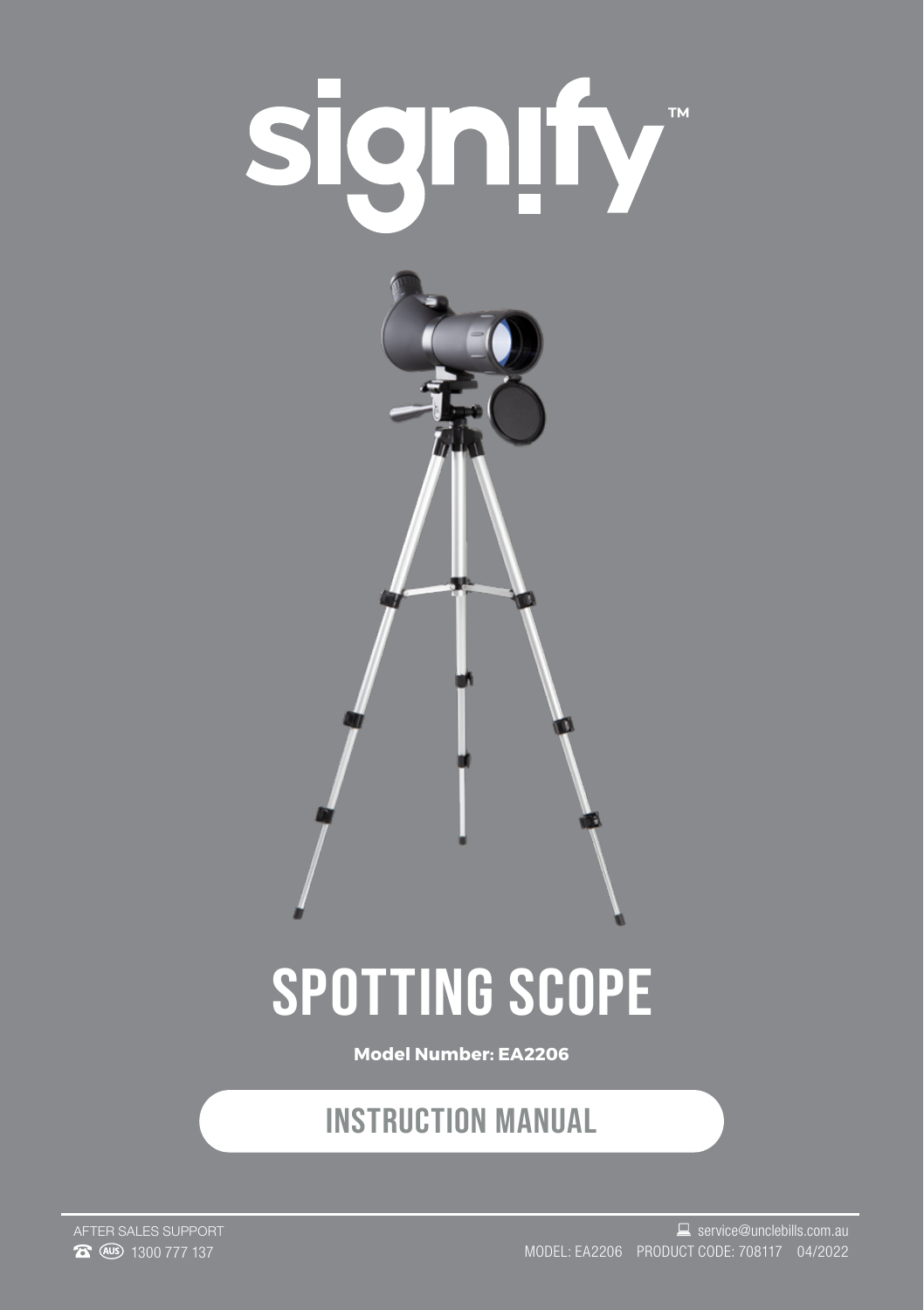## **WELCOME**

Congratulations on choosing to buy a Signify product.

All products brought to you by Signify are manufactured to the highest standards of performance and safety, and, as part of our philosophy of customer service and satisfaction, are backed by our comprehensive 1 Year Warranty and customer technical support line.

This comprehensive instruction manual will provide you with a detailed guide on how to operate your product and will also assist you in troubleshooting any problems that you may encounter.

If you have any queries regarding the use of this product, please feel free to phone our technical support line for some friendly advice. If you are experiencing difficulties or believe that the product may have a technical fault, we will assist you in rectifying the issue. We can generally solve most problems simply and quickly over the phone, so please always phone us first!

We are sure that you will enjoy using this product and you can expect to gain years of service from this product when it is used and maintained in the correct manner.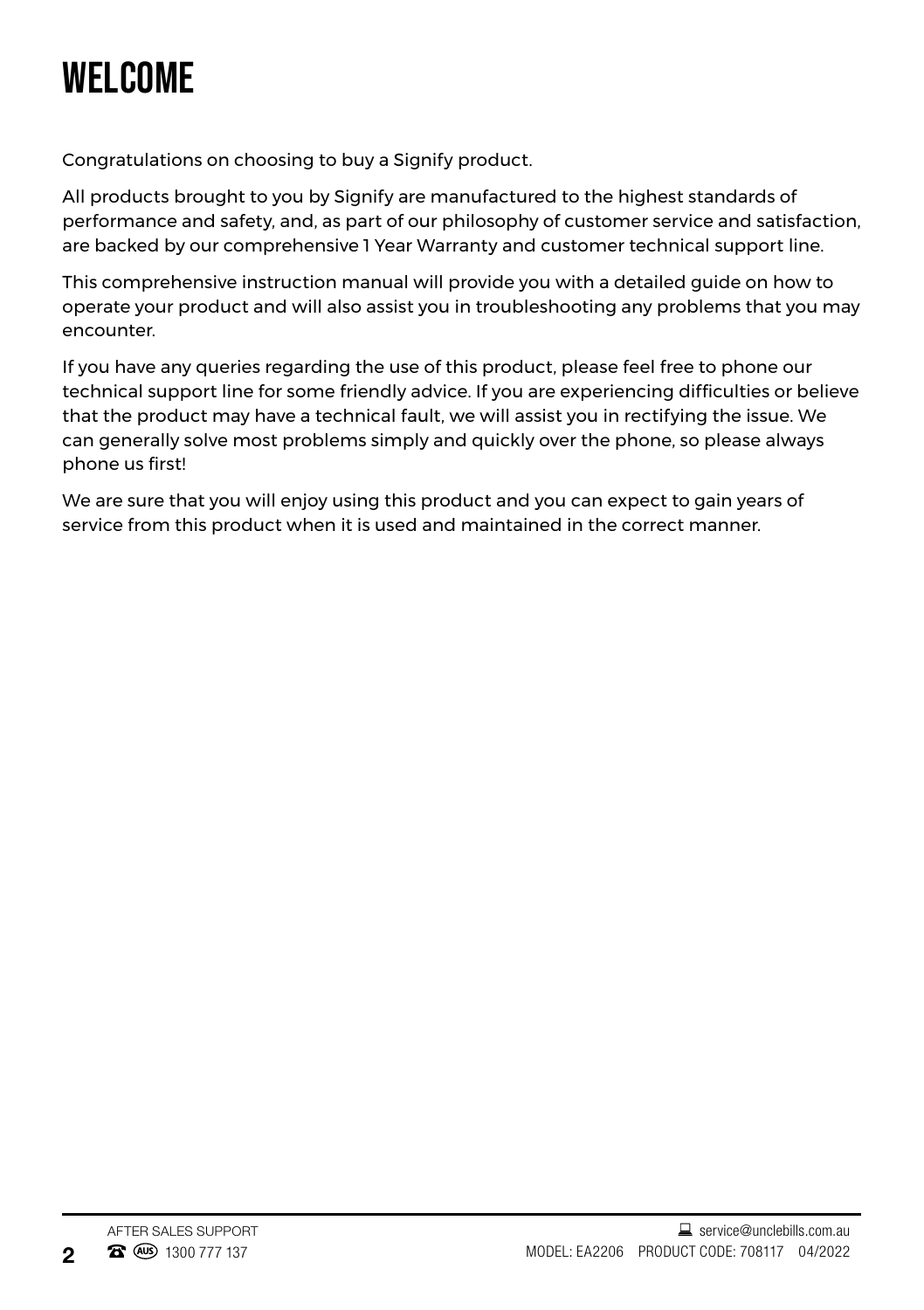# **CONTENTS**

| Welcome                                               | $\overline{2}$    |
|-------------------------------------------------------|-------------------|
| <b>Warranty Details</b>                               | 4                 |
| General Information and Safety Instructions           | 5                 |
| Product Overview                                      | 7                 |
| <b>Getting Started</b>                                | 8                 |
| <b>Before First Use</b>                               | 8                 |
| Setting up the Tripod                                 | 8                 |
| Mounting the Spotting Scope to the Tripod             | 9                 |
| Attaching the Smartphone Holder to the Spotting Scope | 10                |
| Instructions                                          | 12                |
| Using the Pan Lever                                   | $12 \overline{ }$ |
| Using the Eye Cup and Sunshade                        | 12                |
| Using the Zoom and Focus Controls                     | 13                |
| Adjusting the Position of the Eyepiece                | 13                |
| Using the Spotting Scope                              | 14                |
| Frequently Asked Questions                            | 15                |
| Repair and Refurbished Goods or Parts Notice          | 16                |
| Other Useful Information                              | 17                |
| <b>Cleaning and Maintenance</b>                       | 17                |
| Storage                                               | 17                |
| Responsible Disposal                                  | 18                |
| <b>Specification Table</b>                            | 18                |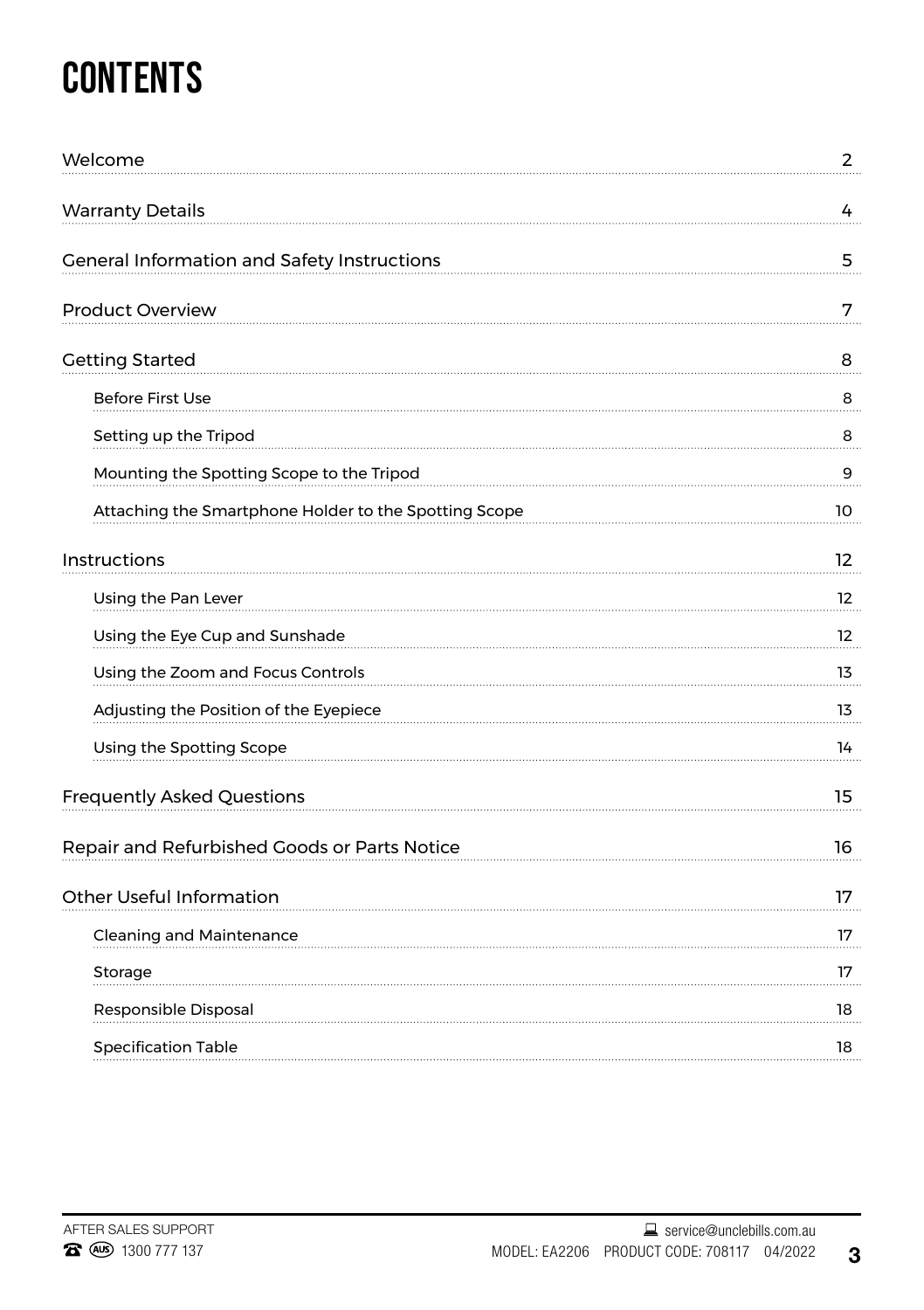

# Warranty Details

REGISTER YOUR PURCHASE AT www.aldi.com.au/en/about-aldi/product-registration/ TO KEEP UP-TO-DATE WITH IMPORTANT PRODUCT INFORMATION

The product is guaranteed to be free from defects in workmanship and parts for a period of 12 months from the date of purchase. Defects that occur within this warranty period, under normal use and care, will be repaired, replaced or refunded at our discretion. The benefits conferred by this warranty are in addition to all rights and remedies in respect of the product that the consumer has under the Competition and Consumer Act 2010 and similar state and territory laws.

Our goods come with guarantees that cannot be excluded under the Australian Consumer Law. You are entitled to a replacement or refund for a major failure and for compensation for any other reasonably foreseeable loss or damage. You are also entitled to have the goods repaired or replaced if the goods fail to be of acceptable quality and the failure does not amount to a major failure.

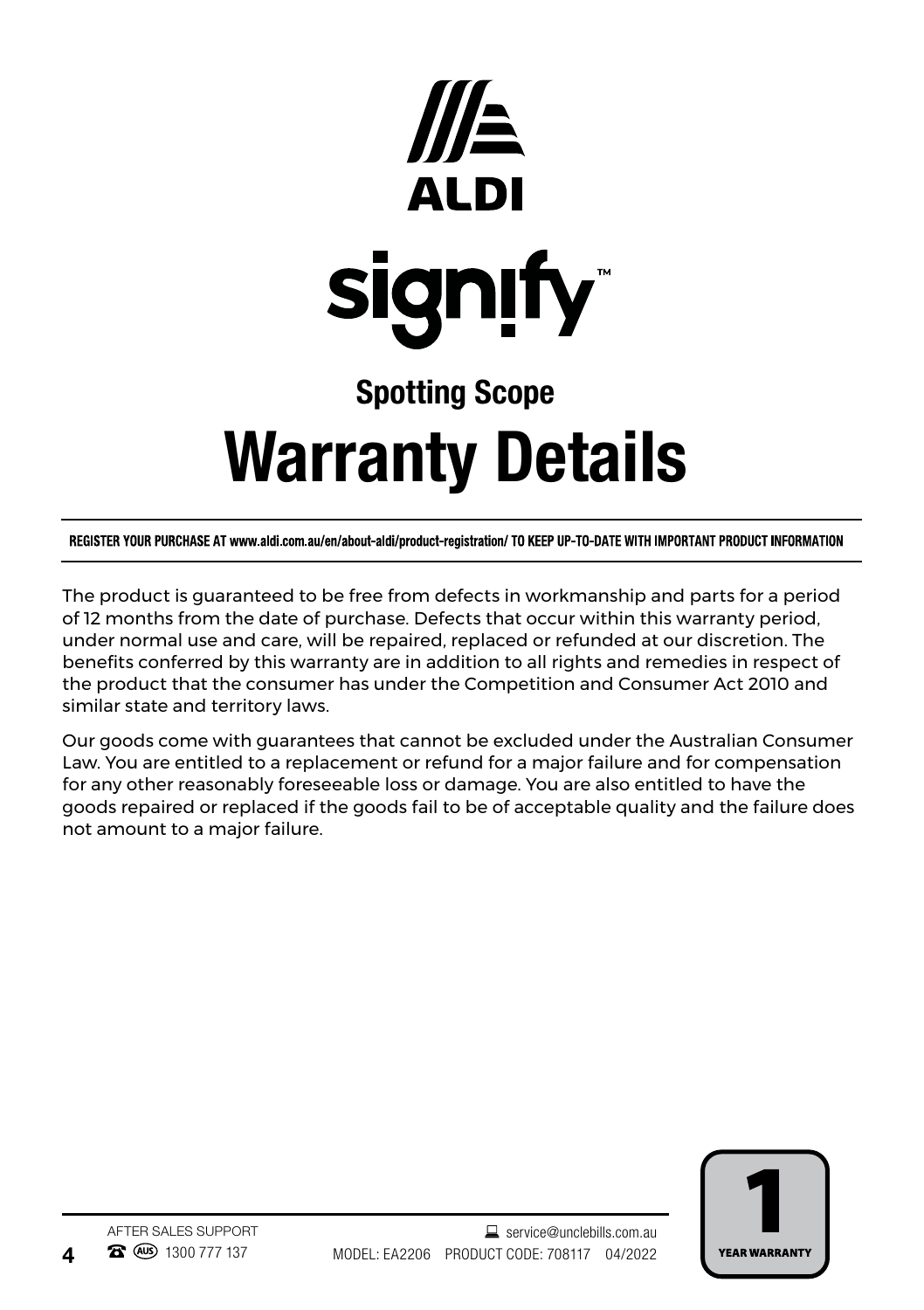### **GENERAL INFORMATION AND SAFETY INSTRUCTIONS**

#### RETAIN FOR FUTURE USE

Read this manual thoroughly before first use, even if you are familiar with this type of product. Please keep this instruction manual in a safe place along with your purchase receipt, warranty card and carton for future reference. If applicable, pass these instructions and packaging on to the next owner of the product. Always follow basic safety precautions and accident prevention measure when using this product.

- 1. Read all the instructions before using the Spotting Scope.
- 2. The Spotting Scope is not intended for use by persons (including children) with reduced physical, sensory or mental capabilities, or lack of experience and knowledge, unless they have been given supervision or instruction concerning use of the product by a person responsible for their safety. Children should be supervised to ensure they do not play with the Spotting Scope.
- 3. Do not use the Spotting Scope for anything other than its intended use.
- 4. Do not immerse the Spotting Scope in water or any other liquids.
- 5. Do not use the Spotting Scope if it has been dropped or damaged in any way. Contact our After Sales Support Line on 1300 137 777 for further advice.
- 6. This product is not a toy. Keep the Spotting Scope out of reach of children.
- 7. The manufacturer and retailer are not responsible for any eventual damages caused by improper or faulty use.
- 8. Do not place the Spotting Scope near a hot burner (gas or electric), other heat emitting sources or open flames.
- 9. Never touch the Spotting Scope with wet or damp hands.
- 10. Do not place the Spotting Scope such that there is a risk of it falling into a body of water.
- 11. Ensure that children not push objects into the housing, the eyepiece or objective lens of the Spotting Scope.
- 12. Never attempt to clean the Spotting Scope by immersing it in water and do not use a steam cleaner to clean it. Otherwise, you could damage the Spotting Scope.
- 13. When the Spotting Scope is not in use or being cleaned, it is recommended to place it in the carry case (supplied) and store in a clean, dry location.
- 14. Never look directly at the sun with the naked eye or with your Spotting Scope. Permanent and irreversible eye damage may result. Eye damage is often painless, so there is no warning to the observer that damage has occurred until it is too late. Never point the Spotting Scope at or near the sun.
- 15. Do not look through the Spotting Scope when you are panning (moving the Spotting Scope with the pan lever).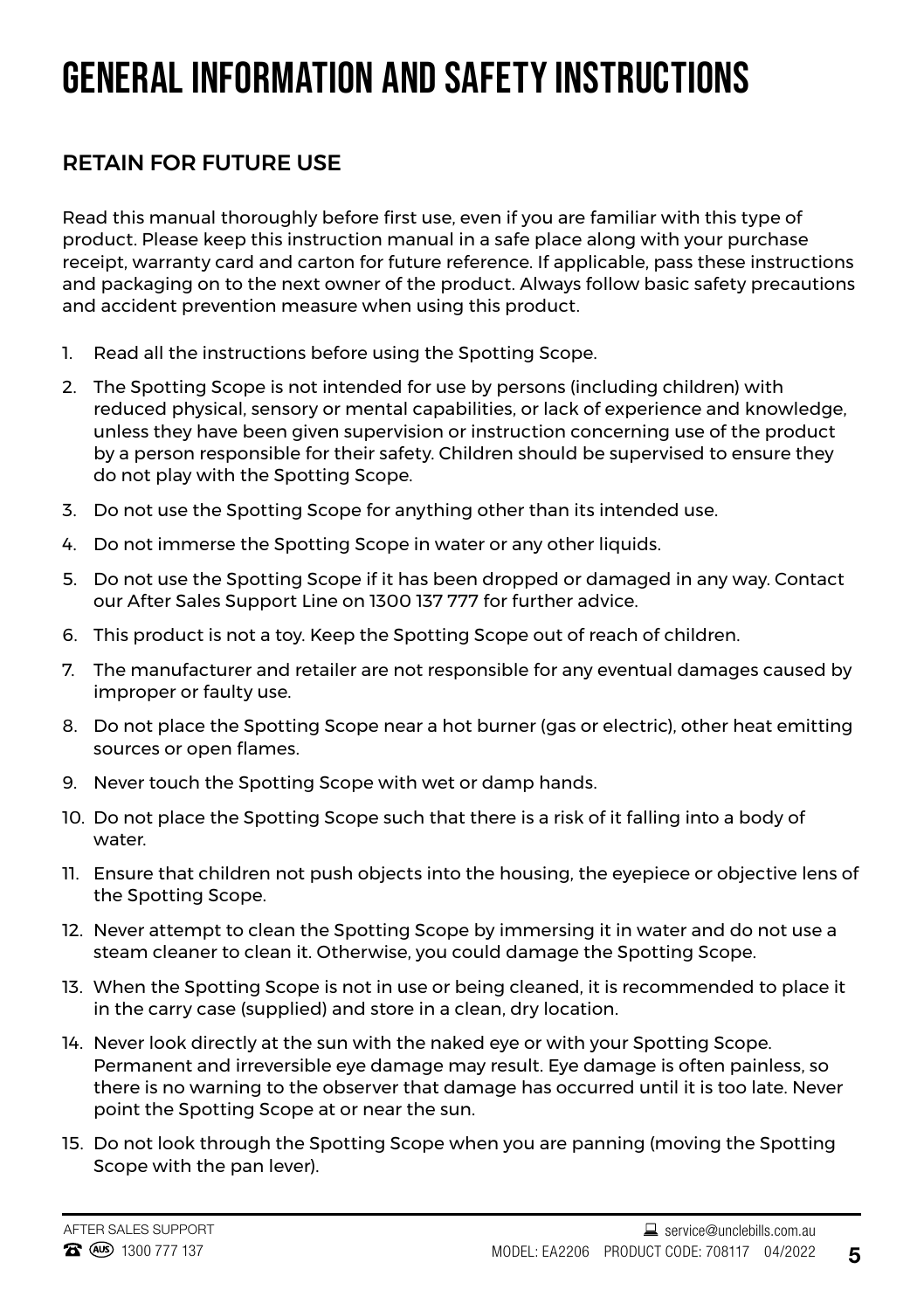## **GENERAL INFORMATION AND SAFETY INSTRUCTIONS (CONT.)**

- 16. Never use the Spotting Scope to project an image of the sun onto any surface. Internal heat build-up can damage your Spotting Scope and/or any accessories attached to it. Furthermore, the image projected by the finder is hot enough to burn skin and clothing.
- 17. Never leave the Spotting Scope unsupervised, either when children are present or adults who may not be familiar with the correct operating procedures of your Spotting Scope.



#### **Warning!**

Risk of blindness! Never use this device to look directly at the sun or in the direct proximity of the sun. Doing so may result in a risk of blindness.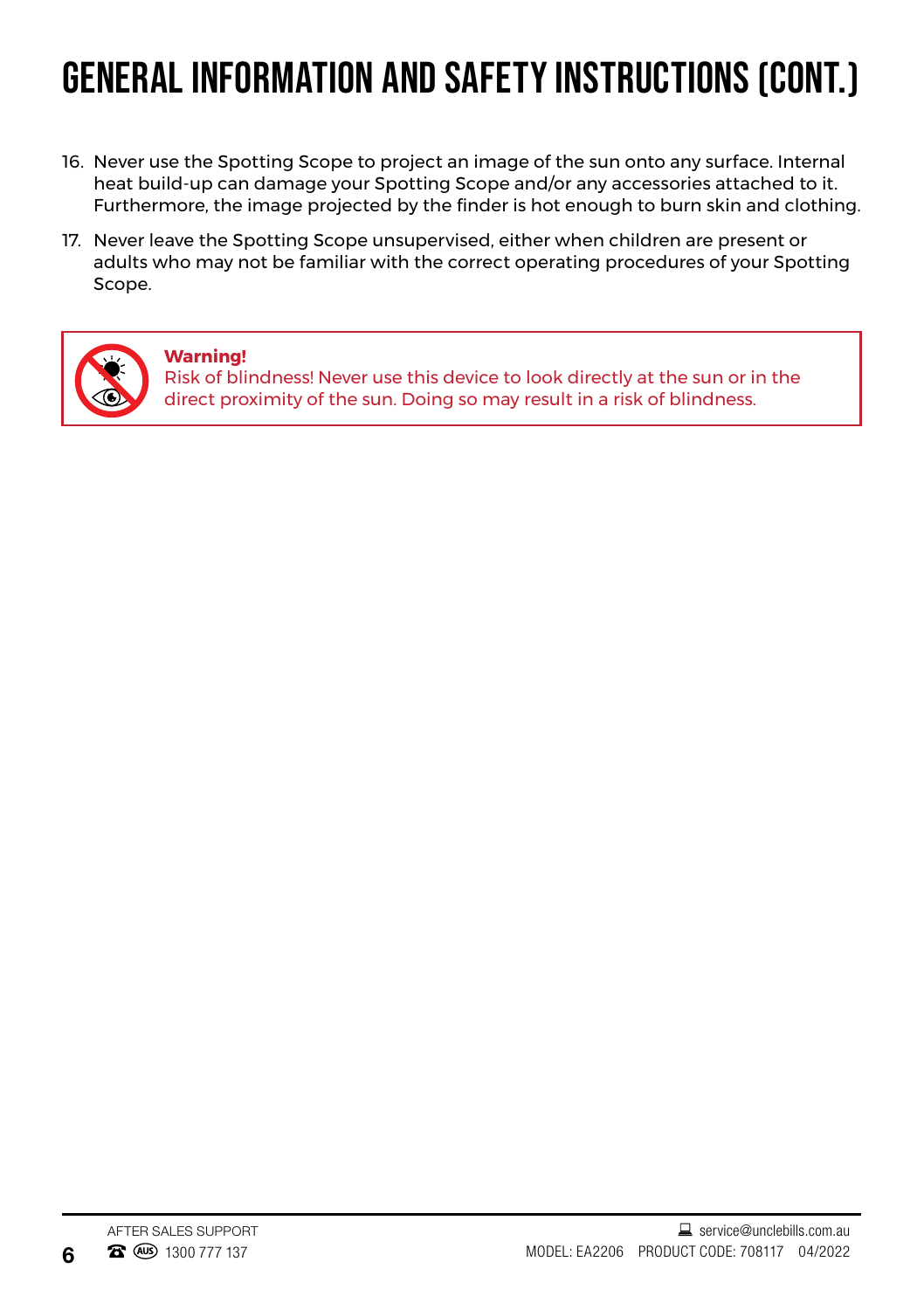### **PRODUCT OVERVIEW**



- 1. Tripod Leg Lock Levers
- 2. Tripod
- 3. Centre Pole
- 4. Pan Lever Lock
- 5. Mounting Plate with Gradient Level
- 6. Mounting Head
- 7. Objective Lens Cover
- 8. Sunshade
- 9. Optical Tube
- 10. Eyepiece Adjustment Belt
- 11. Focus Wheel
- 12. Eyepiece (inner objective lens display)
- 13. Protective Cap
- 14. Zoom Ring
- 15. Tripod Mount (on the mounting head)
- 16. Pan Lever
- 17. Tripod Vertical Extension Lock (centre pole)
- 18. Smartphone Holder
- 19. Tripod Bracket

Included (not pictured): Instruction Manual, Getting Started Guide, Warranty Certificate, Carry Case, Lens Cleaning Cloth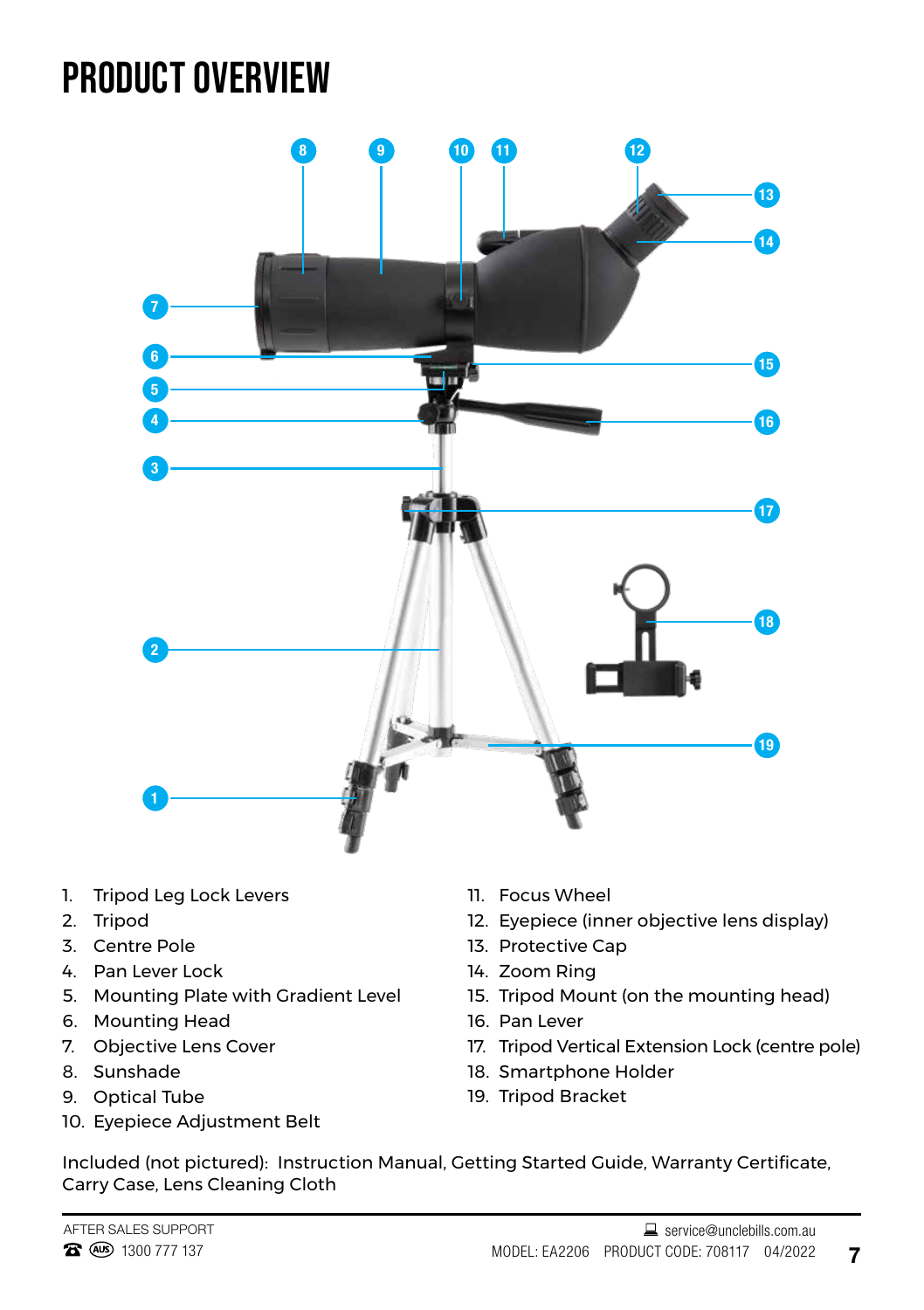### **GETTING STARTED**

#### **Before First Use**

Prior to using your Spotting Scope, please read all safety and operating instructions thoroughly. Please ensure you follow the steps below before using this product.

- 1. Unpack the product but keep all packaging materials until you have made sure your new Spotting Scope is undamaged and in good working order.
- 2. Plastic wrapping can be a suffocation hazard for babies and children so ensure all packaging materials are kept out of their reach.
- 3. We recommend you keep the original packaging for storing your Spotting Scope when not in use.

### **Setting up the Tripod**

The Spotting Scope comes with a tripod which is easy to set up. Follow the Instructions below for how to set up the tripod.

The tripod has 4 height adjustments; 3 leg height extensions and the centre pole (vertical) extension.

- 1. To extend the legs, unclip the leg lock lever and pull the leg extension out. Press the leg lock lever back into place to secure the leg into position. Repeat for each leg until the tripod is at the desired height.
- 2. To extend the centre pole, turn the vertical extension lock (screw) anticlockwise until it loosens. Pull the centre pole up to the desired height, then tighten the vertical extension lock (screw) clockwise to secure the centre pole into position.
- 3. Spread the tripod legs (slide the tripod bracket down to the base of the centre pole) and place the tripod onto a dry, stable surface (Fig. 1).



**Fig. 1**

**NOTE:** Always extend the upper leg extension sections first. Only extend the lower leg extensions when necessary.

**NOTE:** Once all the legs are fully extended, if you require more height, you can extend the centre pole. Refer to the instructions above for how to extend the centre pole.

**NOTE:** Take care when moving! The tripod bracket does not clip into place and will move up and down the centre pole when the tripod is lifted or moved.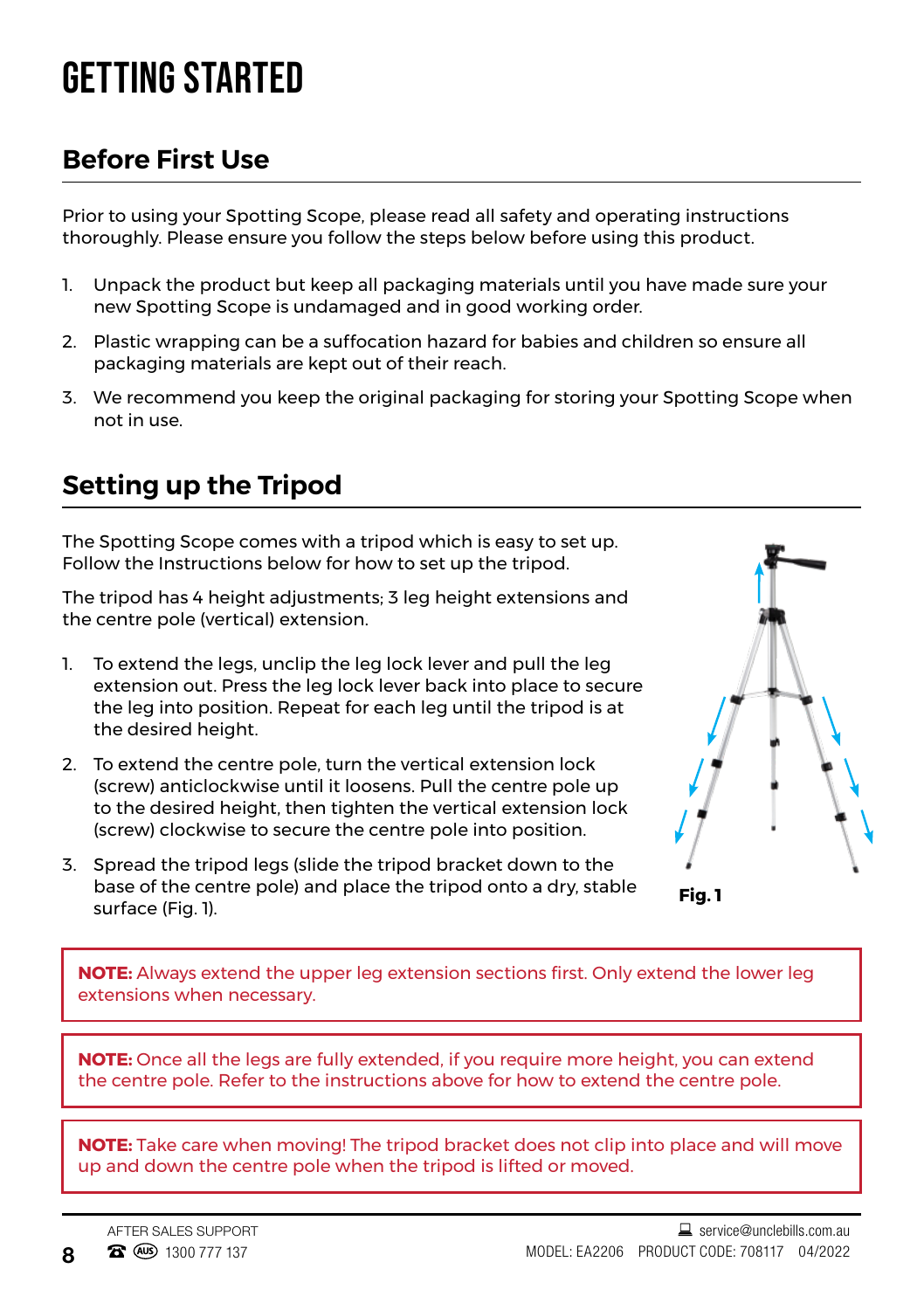## **GETTING STARTED (CONT.)**

**NOTE:** If you are on rocky or uneven terrain, adjust the tripod leg extensions to the appropriate height to maintain a level position. Use the gradient leveller to check if the tripod is level.

**NOTE:** You do not need to extend each leg section fully, once the leg is at the desired length, press the leg lock lever back into place to secure the leg into position.

**CAUTION:** The gradient leveller is made of glass and is easily damaged. Take care when handling the tripod. Do not drop the tripod. Do not place the tripod where it can fall, be trodden on or damaged in any way.

#### **Mounting the Spotting Scope to the Tripod**

The high magnification of your Spotting Scope makes it very difficult to see clearly through it when just holding the Spotting Scope in your hand. For this reason, it is recommended to mount the Spotting Scope onto the tripod (supplied), whenever you are using it. Follow the steps below for how to mount the Spotting Scope to the tripod.

- 1. Remove your Spotting Scope from the carry case (included).
- 2. Align the screw on the mounting plate with the tripod mount located on the Spotting Scope mounting head (Fig. 2). Holding the knob located under the mounting plate with one hand, with the other hand turn the Spotting Scope clockwise until it is securely attached to the tripod.
- 3. The Spotting Scope should be positioned on the tripod so that the gradient leveller is on the left hand side (when the objective lens is facing away from you and the eyepiece is closest to you) of the Spotting Scope (Fig. 3).



**Fig. 2**



**Fig. 3**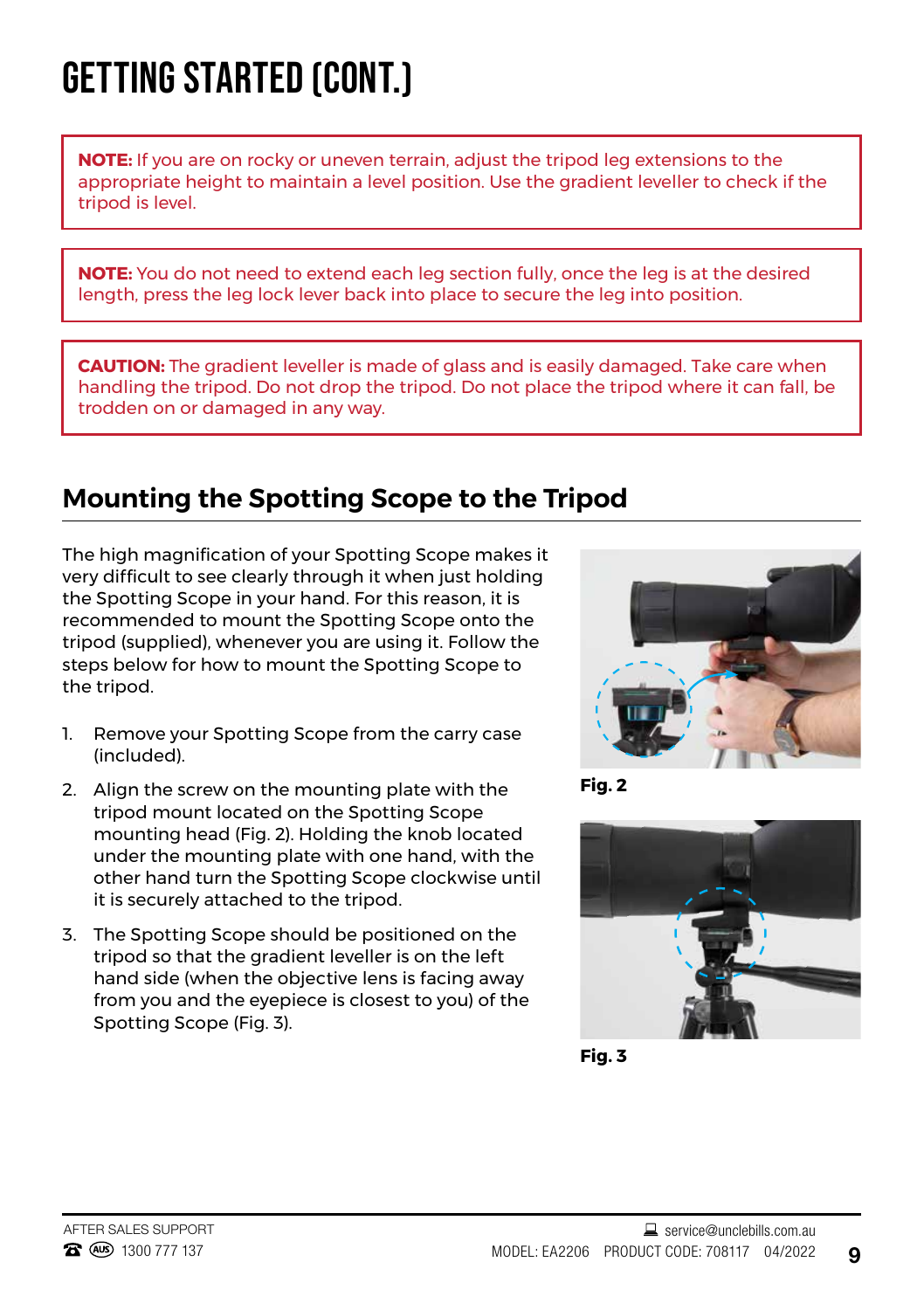## **GETTING STARTED (CONT.)**

#### **Attaching the Smartphone Holder to the Spotting Scope**

You can attach your smartphone to your Spotting Scope using the smartphone holder (included). This is useful if you wish to take a photo or record a video of your subject. Follow the steps below for how to attach the smartphone holder to the Spotting Scope.

- 1. Pull the adjustable (sprung) arm out and place your phone in the smartphone holder so that it sits snugly and securely. Tighten the screw on the right hand side, by turning it in a clockwise direction, to secure your smartphone in the holder (Fig. 4 and Fig. 5).
- 2. Loosen the screw on the ring of the smartphone holder. First remove the protective cap from the eyepiece. Then fold the eyecup (rubber edge) of the eyepiece down (Fig. 6). Then place the ring over the eyepiece on the Spotting Scope so that the ridge on the ring is aligned with the top of the eyepiece. Tighten the screw on the ring until the smartphone holder is securely attached to the eyepiece (Fig. 7).

**NOTE:** Your Spotting Scope comes with a protective cap that protects the eyepiece from dust and dirt when not in use and during storage. Always remove this protective cap before use simply by pulling it off the top of the eyepiece.

**CAUTION:** Do not attempt to remove the rubber edge from around the eyepiece! This will damage the rubber edge and affect the use of the Spotting Scope.

3. To adjust the smartphone position, loosen the screw located on the back of the smartphone holder. Adjust your smart phone (slide up and down or rotate sideways) until the phone lens is positioned in a way where it displays the subject in question, on your smartphone screen (Fig. 8). Tighten the screw to secure your smartphone into position.



**Fig. 4**



**Fig. 5**



**Fig. 6**



**Fig. 7**



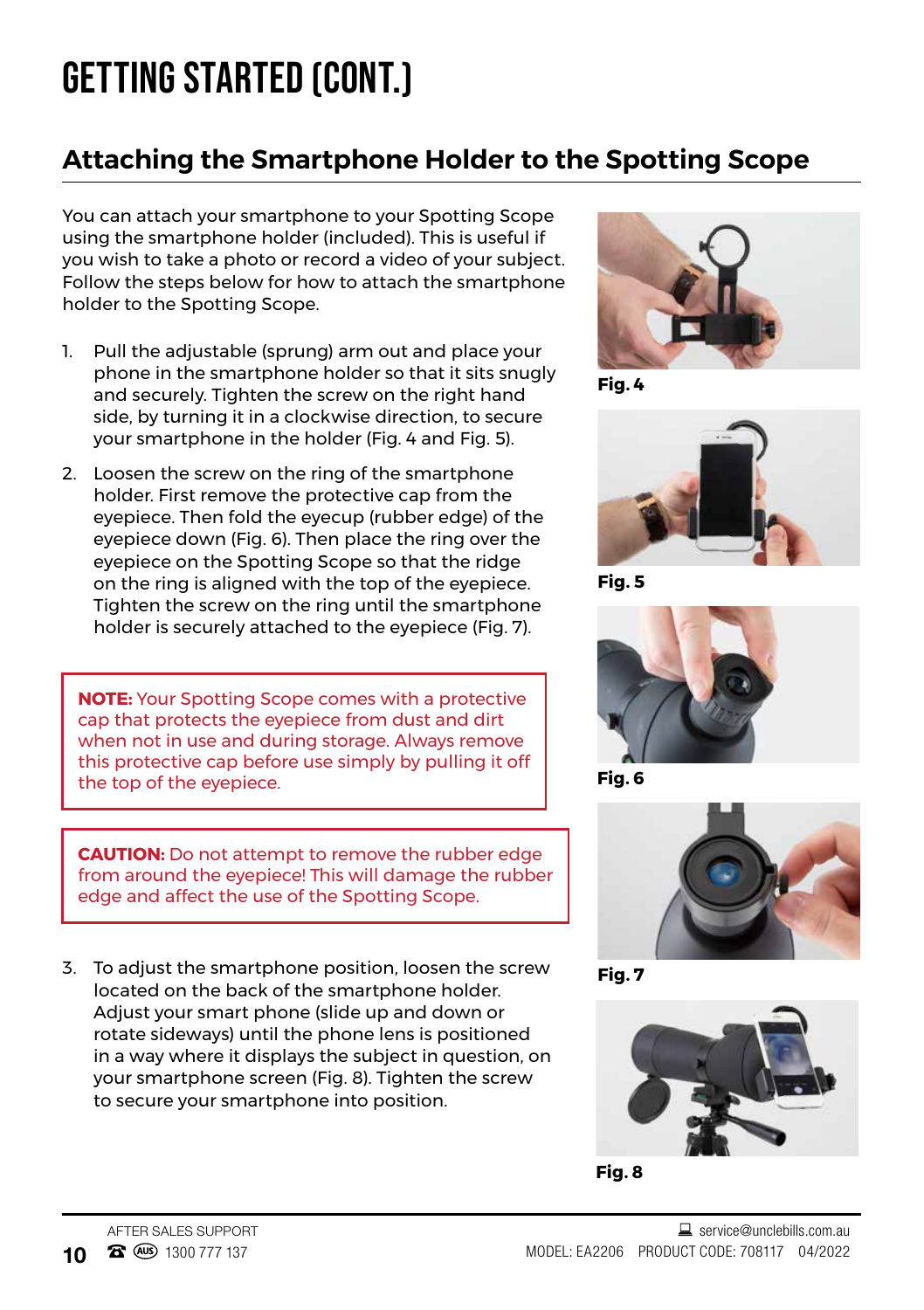### **GETTING STARTED (CONT.)**

- 4. To remove the smartphone holder, simply loosen the screw on the ring of the smartphone holder and remove from the Spotting Scope.
- 5. After use, return the eyecup (rubber edge) to the fully extended position to ensure the rubber edge of the eyecup retains its shape and flexibility. Then replace the protective cap.

**NOTE:** It is recommended to place your phone in the smartphone holder before attaching the smartphone holder to the Spotting Scope.

**NOTE:** It is recommended to remove your smartphone from its protective casing before placing in the smartphone holder. This will help reduce the weight of your smartphone and any obstruction of the view.

**WARNING:** If your smartphone is too heavy, it may cause the Spotting Scope to fall over. Always hold the Spotting Scope when the smartphone holder (with phone) is attached to ensure the Spotting Scope does not fall over.

**WARNING:** The eyepiece should always be in the upright position when attaching and using the smartphone holder.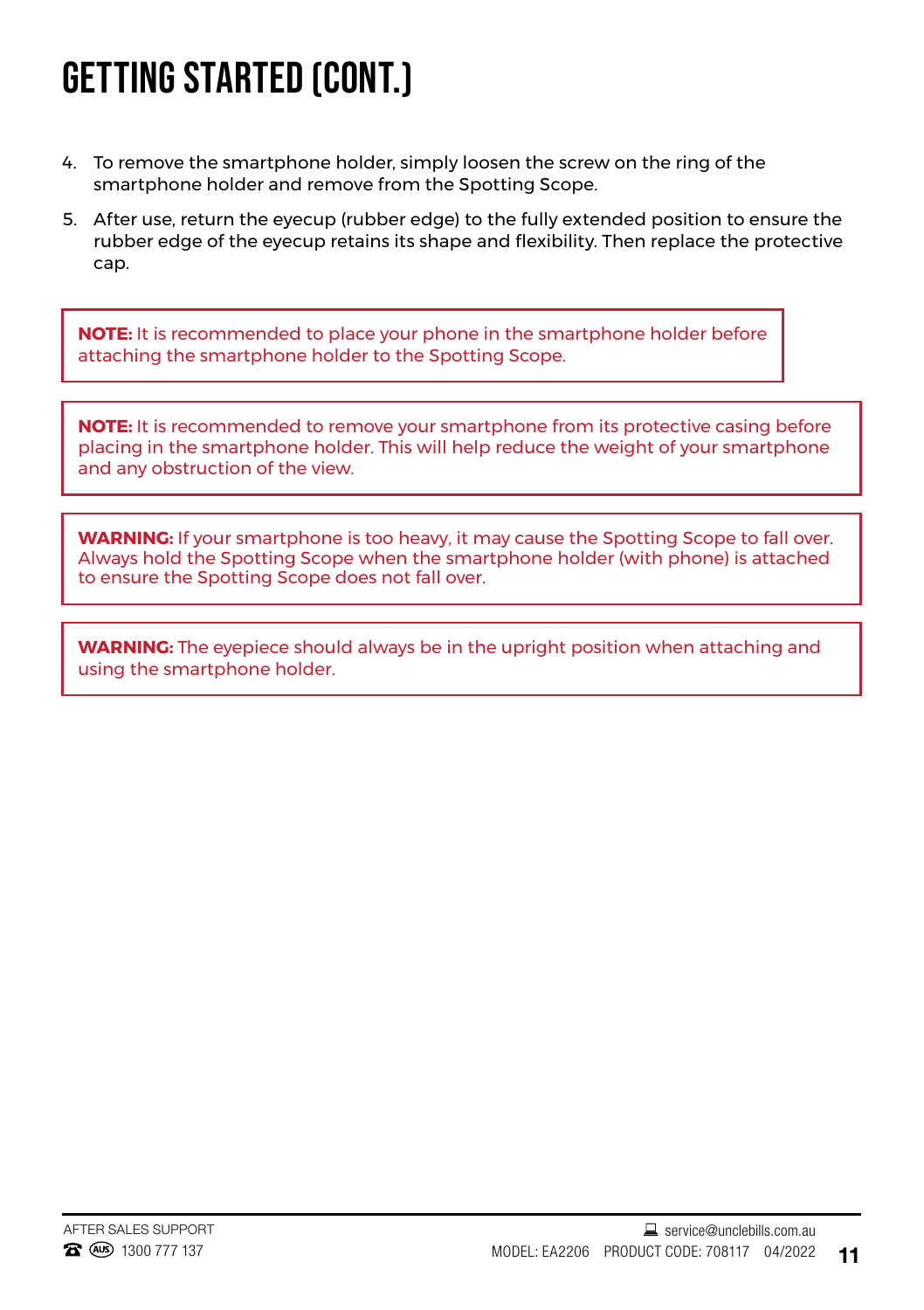### **INSTRUCTIONS**

#### **Using the Pan Lever**

- 1. To unlock the pan lever, turn the knob located on the left hand side of the tripod anticlockwise to loosen. You should now be able to pan the Spotting Scope (moving to the left or right) a full 360° using the pan lever (Fig. 9).
- 2. Once the Spotting Scope is facing in the desired direction, turn the knob clockwise to tighten and secure (lock) the Spotting Scope into position.

**NOTE:** Do not remove the screw of the pan lever lock. Only loosen the screw enough so that the pan lever can be manoeuvred.



**Fig. 9**

**NOTE:** Never pan the Spotting Scope with the scope itself. Always use the pan lever to manoeuvre the Spotting Scope.

#### **Using the Eye Cup and Sunshade**

- 1. If you wear glasses, fold down the rubber edge of the eyecup to make it easier to view the entire image (Fig. 10). After use, return the eyecup to the fully extended position to ensure the rubber of the eyecup retains its shape and flexibility.
- 2. If the sun is at an angle (to the side) instead of behind you, there may be some glare affecting the image quality. To reduce the glare, extend the sunshade simply by pulling it forward (Fig. 11). Once you are finished using the sunshade, push it back to its original position.

**Fig. 10**

**NOTE:** The sun should ideally be located behind you. If the sun is at an angle, it is recommended to extend sunshade to reduce any glare.



**Fig. 11**

**WARNING:** The sun should never be directly in front of you. Looking directly into the sun is dangerous and may cause blindness.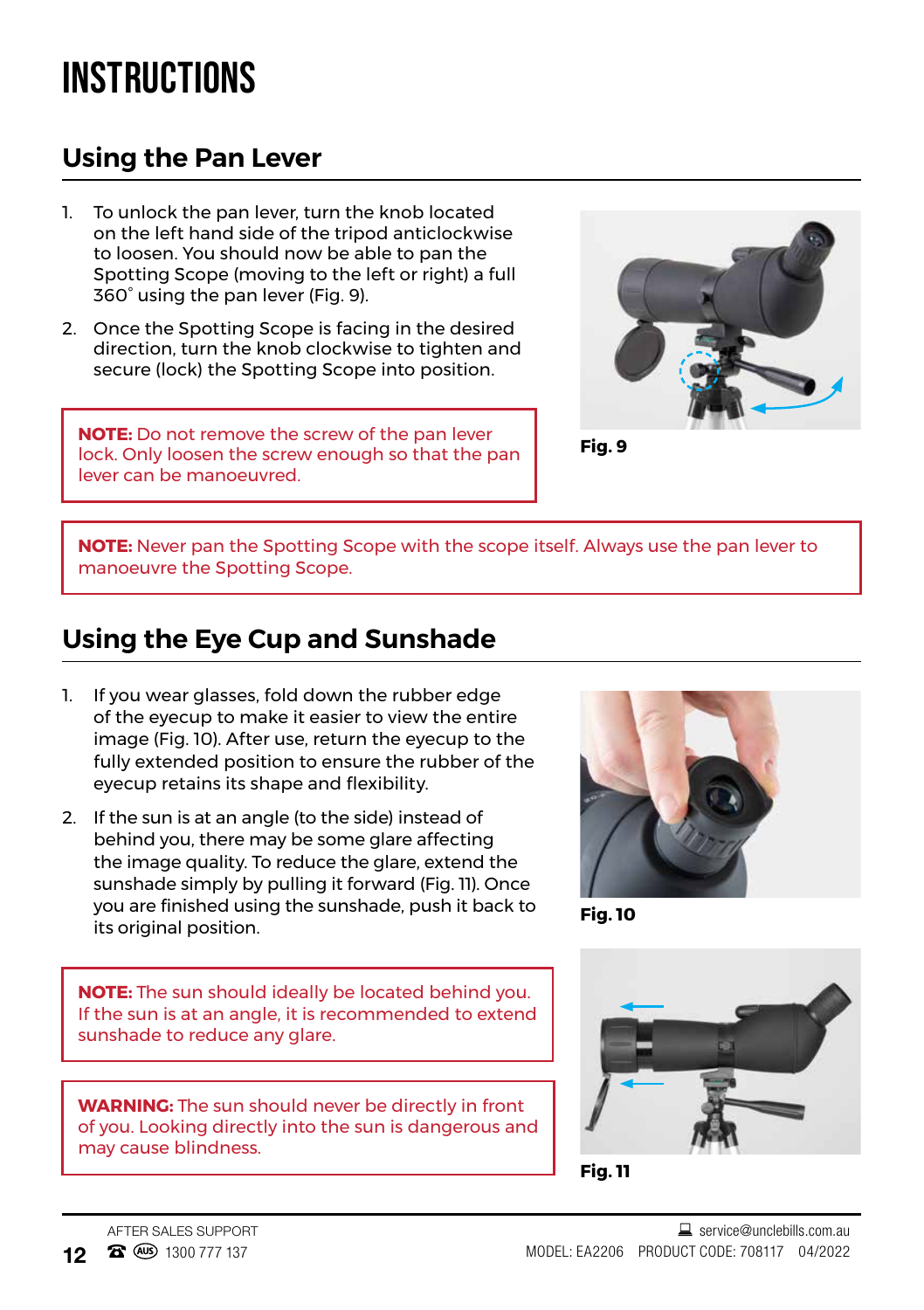## **INSTRUCTIONS (CONT.)**

### **Using the Zoom and Focus Controls**

- 1. The zoom ring is located on the eyepiece (Fig. 12). To increase the magnification, turn the zoom ring anticlockwise (the highest magnification is 60x). To decrease the magnification, turn the zoom ring clockwise (the lowest magnification is 20x).
- 2. The focus wheel is located on the Spotting Scope optical tube (Fig. 13). Turn the focus wheel clockwise or anticlockwise until the image is sharp and clear.

**NOTE:** It is recommended to start at the lowest magnification and locate your subject. Once you have focused on your subject, slowly increase the magnification. You may need to adjust the focus as you zoom in or out, by using the focus wheel.

#### **Adjusting the Position of the Eyepiece**



**Fig. 12**



**Fig. 13**

- 1. Loosen the screw located on the eyepiece adjustment belt on the Spotting Scope. Rotate the Spotting Scope left or right until the Eyepiece is in the desired position (Fig. 14 and 15).
- 2. Tighten the screw on the eyepiece adjustment belt to secure the Spotting Scope into position.
- 3. If the (open) objective lens cover is interfering with the view, simply rotate the sunshade located on the end of the optical tube to adjust the position of the (open) objective lens cover.

**NOTE:** The sunshade located on the end of the optical tube can be rotated to adjust the position of the open objective lens cover.

**WARNING:** The eyepiece should always be in the upright position when attaching and using the smartphone holder. Never attempt to attach your smartphone to the eyepiece when it is angled downwards as this may cause damage to your smartphone and the Spotting Scope.



**Fig. 14**



**Fig. 15**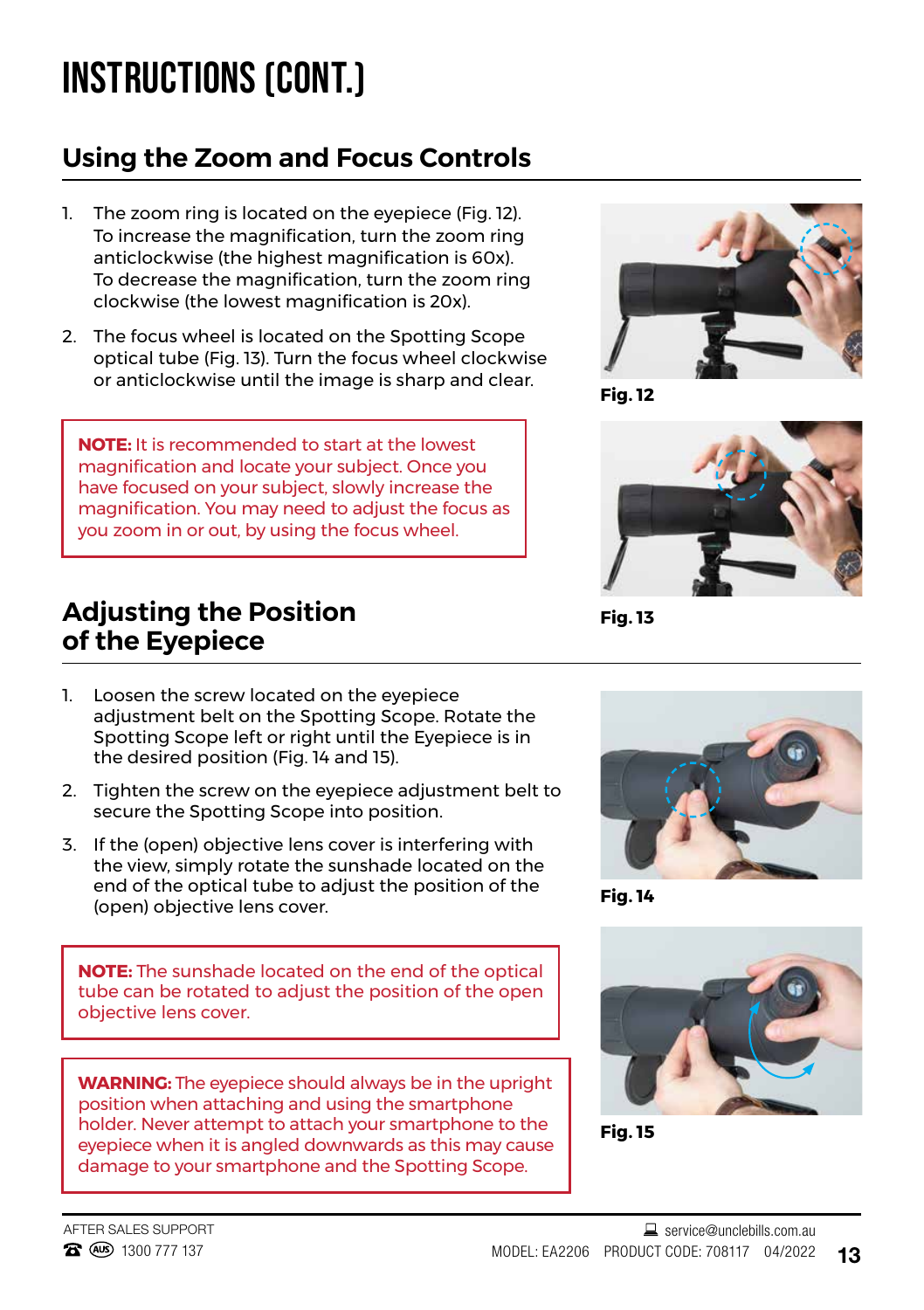### **INSTRUCTIONS (CONT.)**

#### **Using the Spotting Scope**

The Spotting Scope is a type of telescope that is primarily intended for terrestrial (land) observation. The Spotting Scope can also be used for casual astronomical observing.

- 1. Set your Spotting Scope up on the tripod (included). Refer to the instructions on pages 8-9.
- 2. Remove the small rubber protective cap from the eyepiece and place inside the carry case. Unclip the large objective lens cover.
- 3. Use the pan lever to position the Spotting Scope in the desired direction. Refer to the instructions on page 12 for how to use the pan lever.
- 4. Start at the lowest magnification (20x) and focus on your subject for sharpness and a wide field of view using the focus wheel. Turn the focus wheel until the image is sharp and clear.
- 5. Once you have located your subject at low magnification, increase the power of the magnification by turning the zoom ring anticlockwise. If required, adjust the focus using the focus wheel, until you have a sharp, clear image.
- 6. If you wish to take an image or video, refer to the instructions on pages 10-11 for how to attach your smartphone to the Spotting Scope.

**NOTE:** When you first begin using the Spotting Scope, it may take some time getting use to the angled eyepiece and using the focus and zoom controls. It may take a few times of using the Spotting Scope until you master the technique. The more you practice the easier it will become and will eventually become second nature.

**NOTE:** To locate your subject using the Spotting Scope, start with the lowest magnification first for the widest field of view.

**NOTE:** Don't forget, while increasing your power range (zoom), you may also need to adjust the focus wheel, so the subject will remain in focus.

**NOTE:** The angled eyepiece is more exposed to the elements such as rain and snow while using the Spotting Scope outdoors.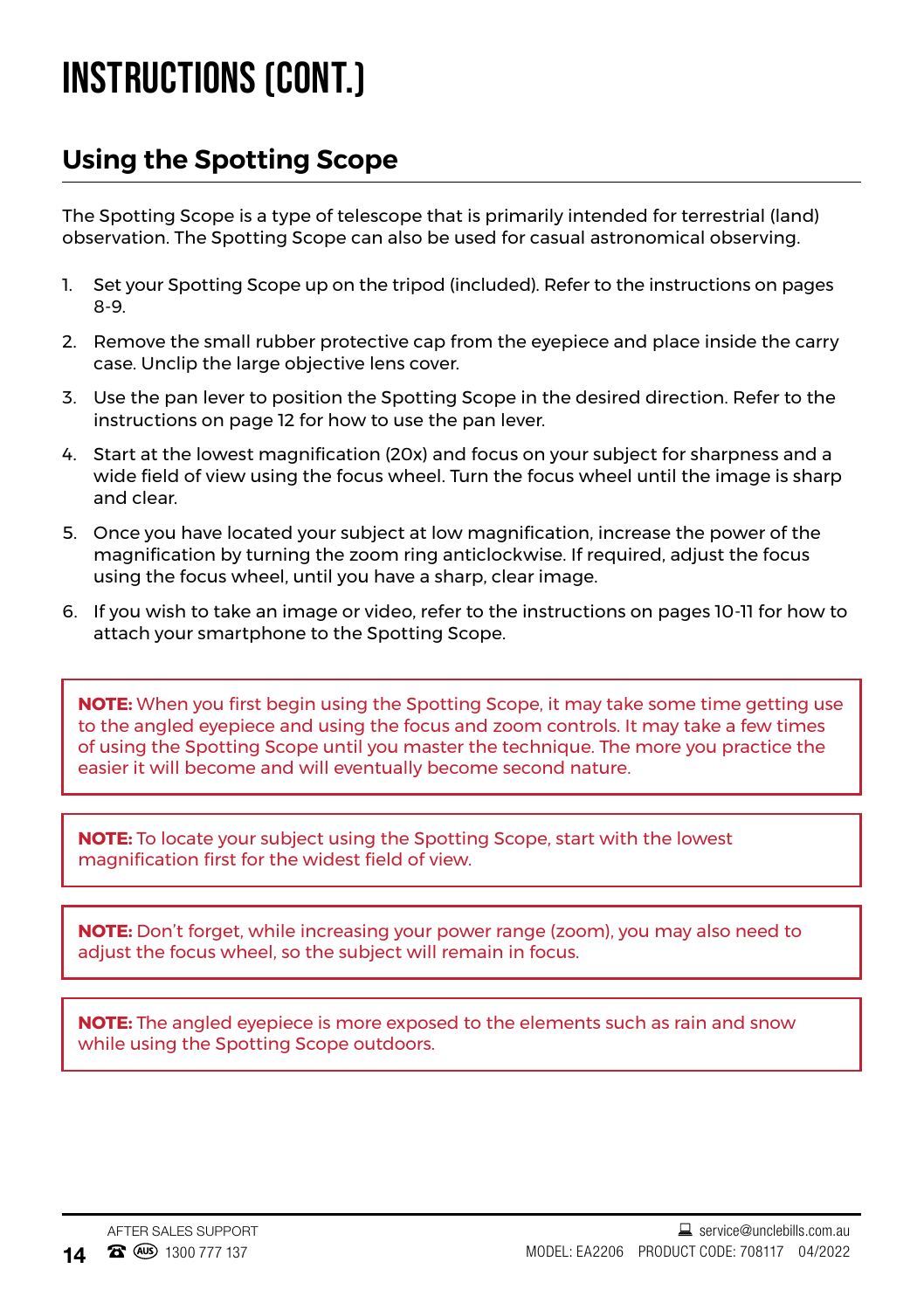### **FREQUENTLY ASKED QUESTIONS**

| <b>Problem</b>                                           | <b>Solution</b>                                                                                                                                                                                                                                                                                                                                                                                                                                                                                                           |
|----------------------------------------------------------|---------------------------------------------------------------------------------------------------------------------------------------------------------------------------------------------------------------------------------------------------------------------------------------------------------------------------------------------------------------------------------------------------------------------------------------------------------------------------------------------------------------------------|
| I cannot see<br>through the<br>Spotting Scope?           | Check the rubber protective cap has been removed from<br>the eyepiece and that the objective lens cover is unclipped<br>(open).<br>The eyepiece or objective lens may be dirty. Refer to the<br>cleaning instructions on page 17 for how to clean the<br>eyepiece and objective lens.<br>If you still cannot see through the Spotting Scope, please<br>contact the After Sales Support line for further advice.                                                                                                           |
| The Spotting Scope<br>does not fit in the<br>carry case? | Check that all the accessories have been detached from<br>٠<br>the Spotting Scope. If any of the accessories (tripod or<br>smartphone holder) are still attached to the Spotting<br>Scope, it will not fit into the carry bag.                                                                                                                                                                                                                                                                                            |
| Can I use the<br>Spotting Scope in<br>the rain?          | Yes, your Spotting Scope is water resistant. It is suitable<br>to be used in outdoor environments in which exposure<br>to water, such as rain, mist, splashing etc., may occur. It<br>is only intended to be resistant to accidental exposure to<br>water and it is not designed for intentional submersion<br>or extended use in wet environments. Always wipe any<br>residual water off using a dry, soft cloth, after use.                                                                                             |
|                                                          | <b>NOTE:</b> Water on the objective lens will cause images to be<br>distorted. Wipe the water off the objective lens using the<br>lens cleaning cloth (supplied) or a soft tissue, for a clearer<br>image.                                                                                                                                                                                                                                                                                                                |
| The image of the<br>subject is blurry?                   | It is normal for the image of a subject to be less clear at<br>500m than it is at 100m. For example, the image of more<br>distant subjects will be degraded by several factors which<br>include dust, haze, and heat distortion (mirage). These will<br>all affect the clarity of the image and, reduce your ability<br>to discern small details at long distances.<br>The eyepiece or objective lens may be dirty. Refer to the<br>cleaning instructions on page 17 for how to clean the<br>eyepiece and objective lens. |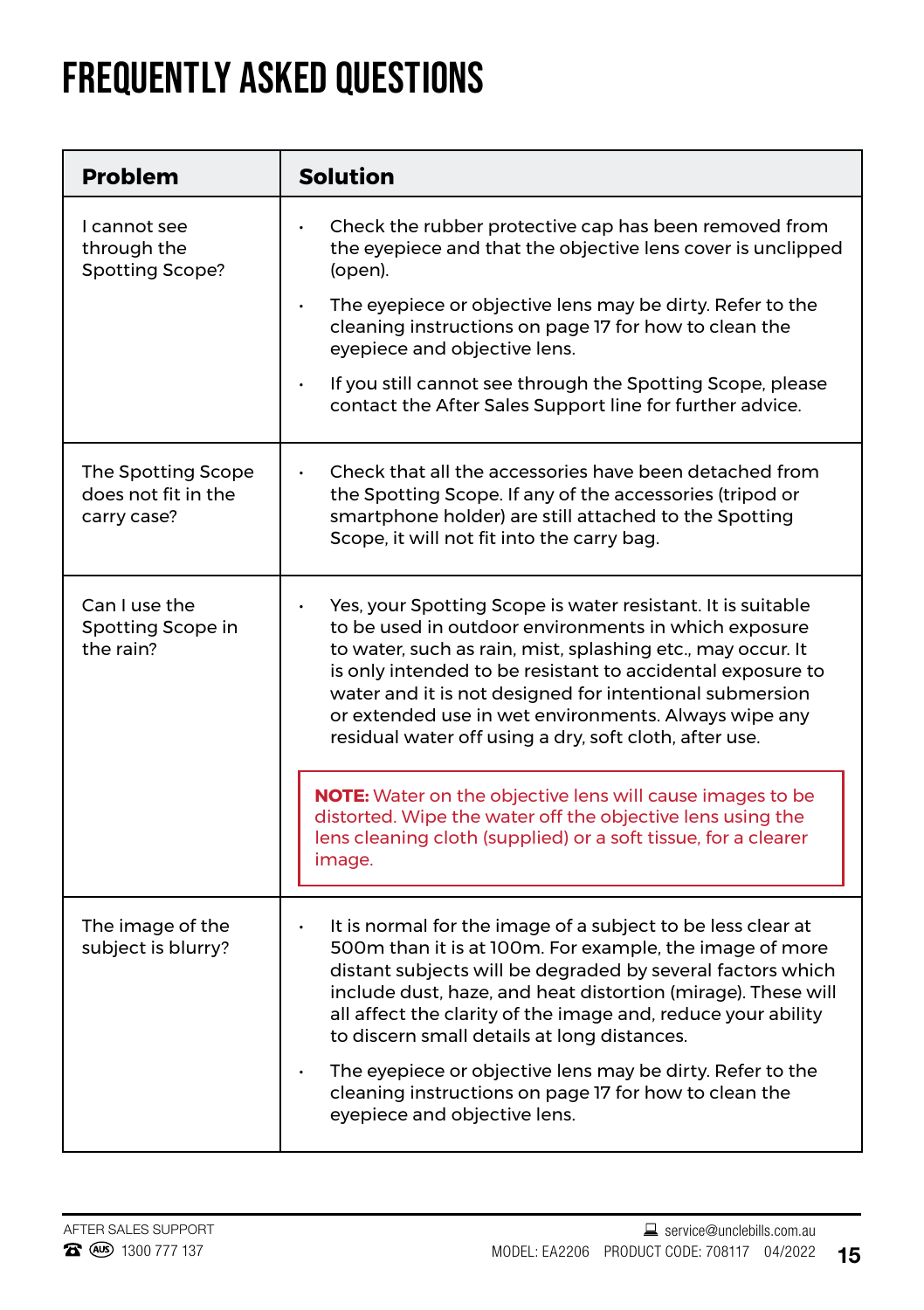

### Spotting Scope

# Repair and Refurbished Goods or Parts Notice

Unfortunately, from time to time, faulty products are manufactured which need to be returned to the Supplier for repair.

Please be aware that if your product is capable of retaining user-generated data (such as files stored on a computer hard drive, telephone numbers stored on a mobile telephone, songs stored on a portable media player, games saved on a games console or files stored on a USB memory stick) during the process of repair, some or all of your stored data may be lost.

#### We recommend you save this data elsewhere prior to sending the product for repair.

You should also be aware that rather than repairing goods, we may replace them with refurbished goods of the same type or use refurbished parts in the repair process.

#### Please be assured though, refurbished parts or replacements are only used where they meet ALDI's stringent quality specifications.

If at any time you feel your repair is being handled unsatisfactorily, you may escalate your complaint. Please telephone us on 1300 777 137 or write to us at:

UNCLE BILL'S AUSTRALIA PTY LTD 48B Egerton Street Silverwater NSW 1811 Australia

1300 777 137 Opening Hours - 9:00am - 4:30pm (Mon-Fri), 9:00am - 3:00pm (Sat) service@unclebills.com.au www.signifyelectronics.com.au

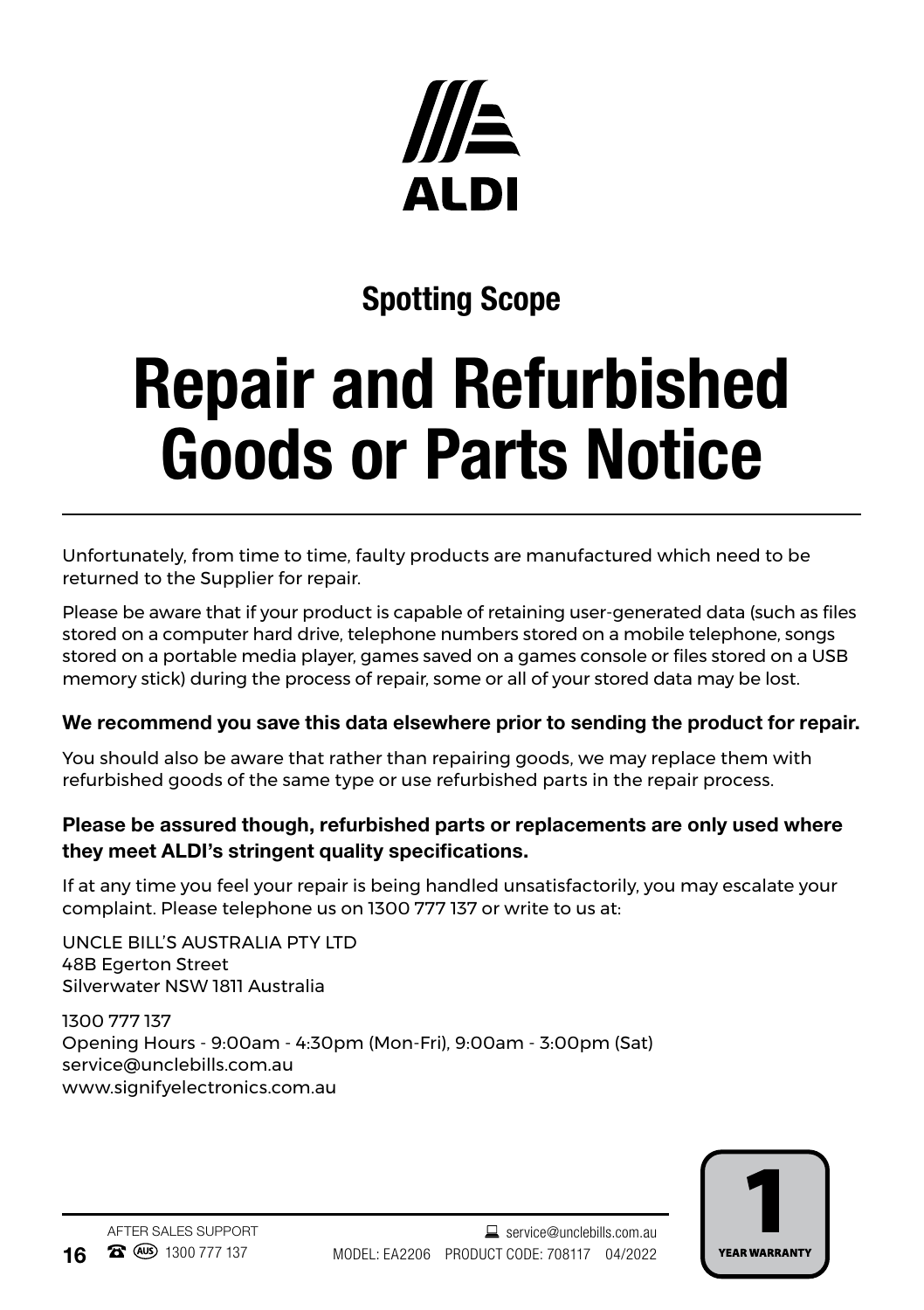### **OTHER USEFUL INFORMATION**

#### **Cleaning and Maintenance**

Your Spotting Scope is a precision optical instrument. Follow these guidelines to keep your Spotting Scope in the best condition.

- When you are not using the Spotting Scope, it is recommended to pack the Spotting Scope away for safe storage.
- The Spotting Scope is likely only to require regular "dusting" to keep it clean. Use a soft cloth or standard duster, to remove the dust from the Spotting Scope. Clean the dust from the Spotting Scope regularly.
- If the Spotting Scope becomes soiled with anything other than dust on its exterior, clean the exterior of the Spotting Scope by wiping over the surface with a slightly damp cloth and then polish with a soft dry cloth.
- Do not use any cleaning agents on the viewing screen or the lenses. Be careful that you do not apply too much pressure when cleaning the lenses or viewing screen of the Spotting Scope. There is a risk that you may damage the sensitive parts.
- Do not use detergents or abrasive cleaners, and do not allow moisture, water or other liquid to enter the Spotting Scope.

#### **Storage**

- Always disassemble the Spotting Scope (remove the smartphone holder from the scope, then detach the scope from the tripod) if it is not being used for a long period of time.
- Ensure that the Spotting Scope is stored in a cool and dry ventilated location out of direct sunlight and inside the carry bag (included).
- We recommend storing the Spotting Scope (inside the carry bag) together with all the accessories inside its original carton.
- Store the Spotting Scope in a clean and dry place, out of children's reach.
- Do not place heavy objects on top of the Spotting Scope during storage.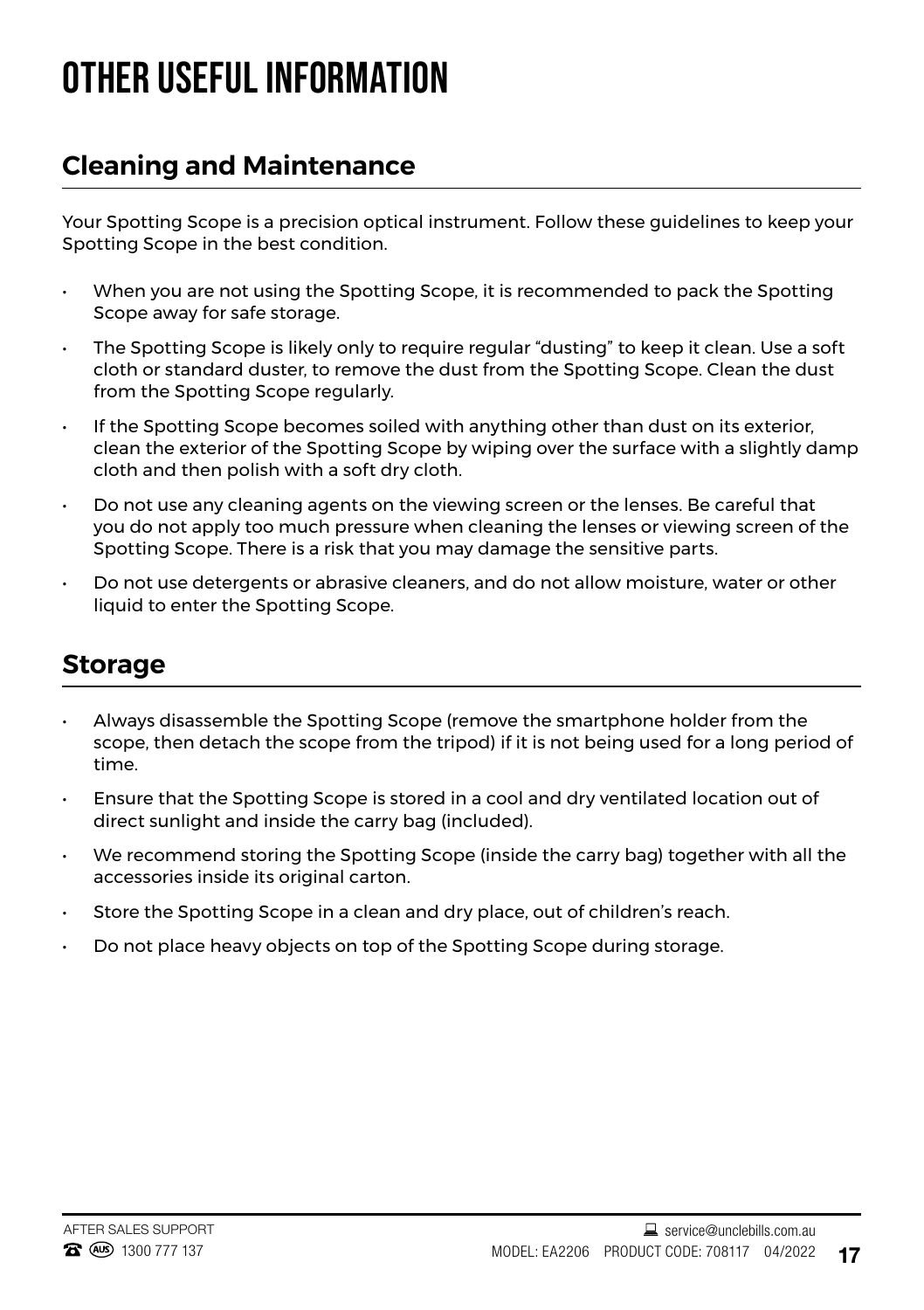## **OTHER USEFUL INFORMATION (CONT.)**

#### **Responsible Disposal**

We encourage you to dispose of your packaging carefully and thoughtfully. Please sort the packaging before you dispose of it. Observe any local regulations regarding the disposal of consumer goods and dispose of it appropriately for recycling. Contact your local authorities for advice on recycling facilities in your area.

Please keep the original packaging carton and materials in a safe place. It will help to prevent any damage if the product needs to be transported in the future. In the event it is to be disposed of, please recycle all packaging material where possible.

If you require an alternative format of this instruction manual such as website, DVD or by email please contact service@unclebills.com.au to obtain a copy.

| EA2206                       |
|------------------------------|
| Black                        |
| $20x - 60x$                  |
| <b>Fully Coated</b>          |
| BK7                          |
| Porro                        |
| 60 <sub>mm</sub>             |
| 28m                          |
| 18m                          |
| 9m                           |
| 11m                          |
| $13.5 - 17$ mm               |
| 35.5 x 15 x 9cm              |
| 754g (excluding accessories) |
| 1.1 <sub>m</sub>             |
|                              |
| 1.10                         |
| 2nd November, 2021           |
|                              |

#### **Specification Table**

NOTE: All specifications are stated for the Spotting Scope using the standard accessories. These specifications are approximate and may change without notice.